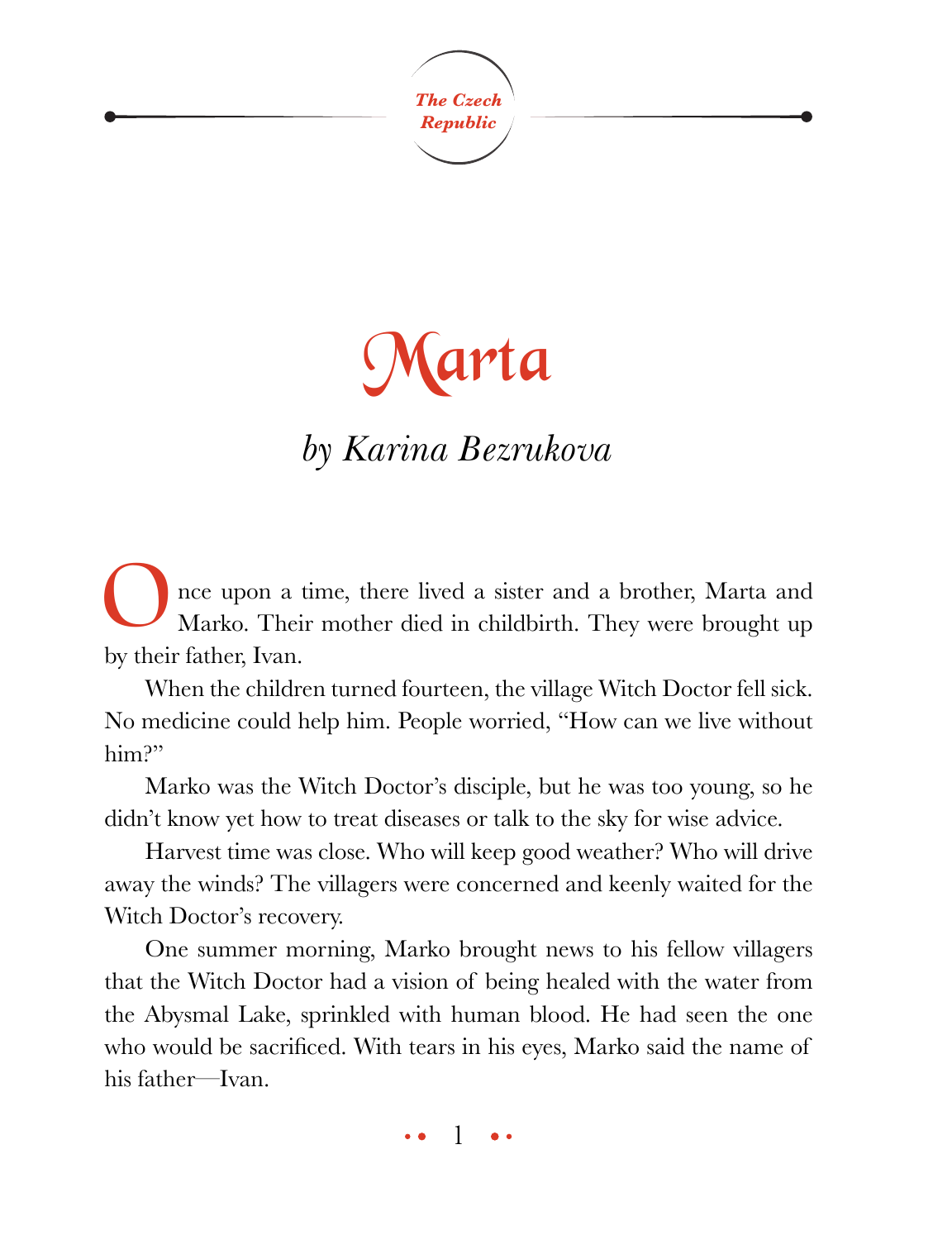## *Marta*

The morning of the sacrifice ritual, Marko begged his father to hide or run from the village, but Ivan would not go. He had faith in his heart. His sacrifice wouldn't be in vain. He would save not only the Witch Doctor but also the whole village. And this would hopefully free him of his guilt for his wife's death.

The night before the sacrifice, Marta couldn't sleep. She was mournful and scared. She decided to walk to the whirlpool at the Abysmal Lake to think.

It was a moonlit night. Marta followed the path to the Abysmal Lake. On approaching it, the girl saw a strange figure of a small person sitting on the edge of the abyss.

"God bless you, mister," Marta said.

The figure spoke without turning around.

"I'm glad you've come. You are brave. Things are looking bad. Your Witch Doctor demands a human sacrifice. And that sacrifice is your father," the voice asserted, rather than asked. "You must know that the Witch Doctor knows that no sacrifice will help him."

The figure stopped speaking and turned to face Marta. The girl looked into its eyes and fell into the abyss. It had no end and was swirling with images, knowledge, words, faces. Marta recognized her mother in one of them. Even though she never met her, she was sure it was her. The face smiled at her and whispered, "Don't be afraid. You can do it. I love you."

Marta didn't know how long it took—a minute or eternity—but when she came to her senses, she saw the short little figure with long tousled hair and a long beard, still sitting in front of her.

"Abysman," it introduced itself. Marta was sure the creature didn't move its lips, but she heard it. Sometimes she noticed she heard people

 $\cdots$  2  $\cdots$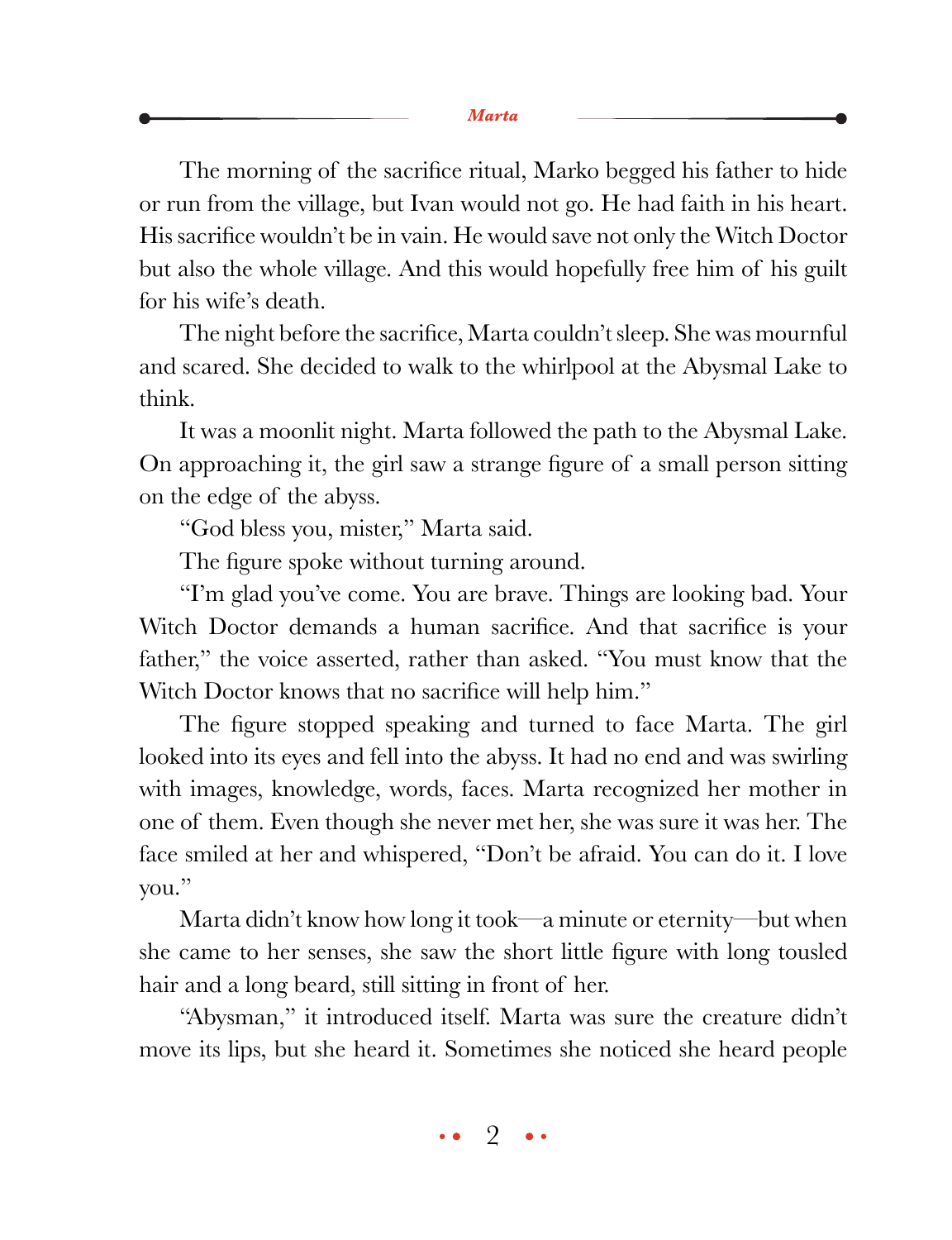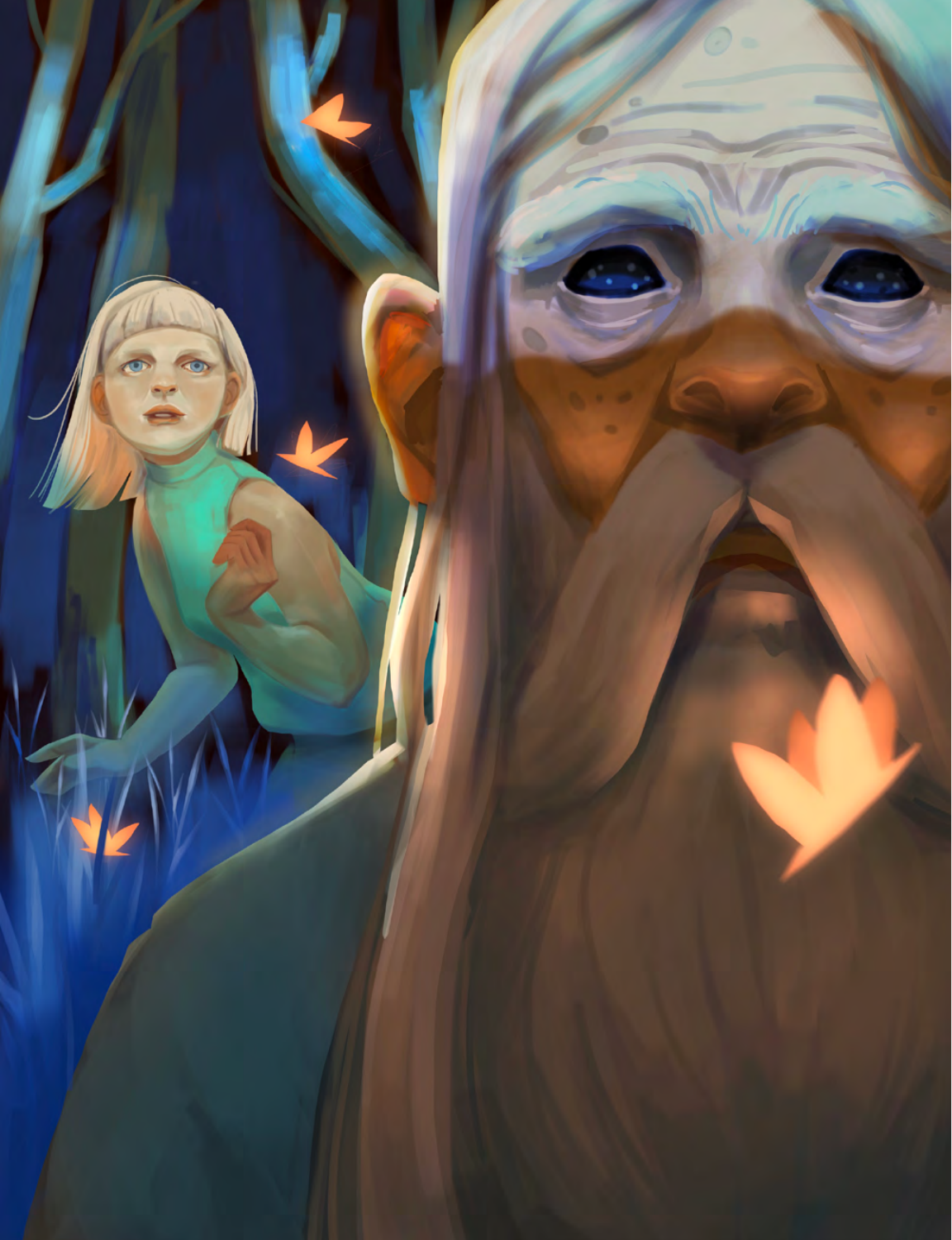speak when they were silent. She didn't do it on purpose, but some people were thinking too loud.

Ivan said a final farewell and embraced his son but didn't find his daughter in her bed. He left the house dressed in his best clothes. The whole village was waiting for him outside.

He was looking around, trying to find his daughter in the crowd. But all he could see were his fellow villagers' sad eyes. The Witch Doctor was supported by his assistants. He looked terrible—he had become thin, gaunt and grey.

It was time. Ivan sighed heavily. He climbed onto the rock hanging over the Abysmal Lake. He turned round to address his fellow villagers, wanting to ask for forgiveness for the death of his wife before his own death, but he suddenly realized that he couldn't move.

Meanwhile, the sky above the lake became clouded over. It thundered menacingly. The lightning cut through the sky. Wind arose and started whipping people's faces, tearing their clothes, but they couldn't move either, pinned to the ground by some invisible force. Only the Witch Doctor understood what was going on.

"I hear you! I hear you, Abysman!" roared the Witch Doctor.

As soon as he had said these words, everything calmed down. People were able to move again, and everybody turned towards the Witch Doctor.

"Yes, the truth must be told. I'm dying. No sacrifice will save me. I made a horrible mistake. I fell in love with a woman named Iryna, but she didn't choose me. She chose Ivan. My jealousy overwhelmed me, and it made my heart black and cruel.

"In nine months, scared Ivan came running to me at night. He told me that Iryna was giving birth to the twins and something went horribly wrong, and the midwife could do no more to help Iryna. I ran as fast as